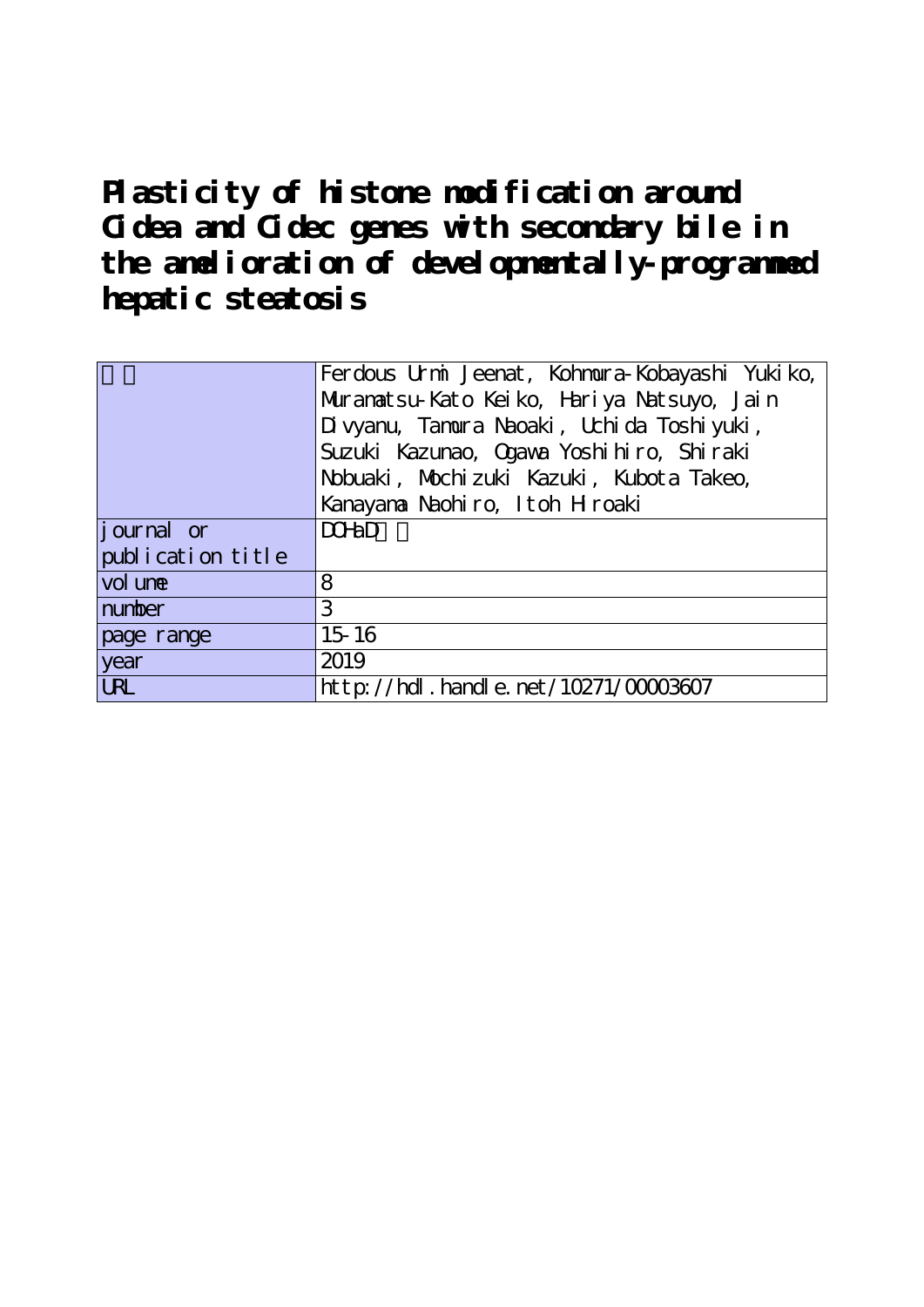## 優秀演題候補セッション

## **Plasticity of histone modification around Cidea and Cidec genes with secondary bile in the amelioration of developmentally-programmed hepatic steatosis**

Urmi Jeenat Ferdous<sup>1</sup>, Yukiko Kohmura-Kobayashi<sup>1</sup>, Keiko Muramatsu-Kato<sup>1</sup>, Natsuyo Hariya<sup>2</sup>, Divyanu Jain<sup>1</sup>, Naoaki Tamura<sup>1</sup>, Toshiyuki Uchida<sup>1</sup>, Kazunao Suzuki<sup>1</sup>, Yoshihiro Ogawa<sup>3,4</sup>, Nobuaki Shiraki<sup>5</sup>, Kazuki Mochizuki<sup>6</sup>, Takeo Kubota<sup>7</sup>, Naohiro Kanayama<sup>1</sup>, Hiroaki Itoh<sup>1</sup>.

1Department of Obstetrics and Gynecology, Hamamatsu University School of Medicine, Hamamatsu, Japan; 2Department of Nutrition, Faculty of Health and Nutrition, Sciences, Yamanashi Gakuin University, Yamanashi, Japan; <sup>3</sup>Department of Medicine and Bioregulatory Science, Graduate School of Medical Sciences, Kyushu University, Fukuoka, Japan; <sup>4</sup>Department of Molecular and Cellular Metabolism, Graduate School of Medical and Dental Sciences, Tokyo Medical and Dental University, Tokyo, Japan; <sup>5</sup>Department of Life Science and Technology, School of Life Science and Technology, Tokyo Institute of Technology, Yokohama, Japan; 6Laboratory of Food and Nutritional Sciences, Department of Local Produce and Food Sciences, Faculty of Life and Environmental Sciences, University of Yamanashi, Yamanashi, Japan;7Faculty of Child Studies, Seitoku University, Matsudo, Japan.

*Background:* Evidence is increasing to support the relationship between nutritional imbalances in the early developmental period and a predisposition for Non-alcoholic fatty liver disease (NAFLD) in later life. We recently reported that a treatment with tauroursodeoxycholic acid (TUDCA), a secondary bile acid, improved developmentally-deteriorated hepatic steatosis in an undernourishment (UN, 40% caloric restriction) *in utero* mouse model after a postnatal high-fat diet (HFD; containing 60% lipids; formula number D12492, Research Diets Inc.).

*Aim:* To investigate epigenetic mechanism underlies developmental programming as well as marked recovery by TUDCA treatment in hematic steatosis in a mice model.

*Methods and Results:* We focused on two genes, Cell Death-Inducing DNA Fragmentation Factor-Like Effectors A (Cidea) and C (Cidec). We performed a microarray analysis and selected 9 genes of interest (GOI), because longitudinal comparison (before and after HFD) showed UN changed their gene expression specifically in UN offspring and cross-sectional comparison after FHD reveled that TUDCA treatment completely recovered the changes of their gene expression. Gene enrichment analysis using DAVID Bioinformatics Resources 6.8 showed that Cidea and Cidec are most involved in function of lipid droplet and lipid particle pathway among 9 GOI. Indeed, they are enhancers of lipid droplet (LD) sizes in hepatocytes and showed the greatest up-regulation in expression by UN among 9 OGI that were completely recovered by TUDCA, concomitant with parallel changes in LD sizes. Then, we investigated significant differentially methylated sites using overlapping peaks by DNA MBD sequencing by next-generation sequencer. Neither maternal caloric restriction (UN) nor the TUDCA treatment had any effect on DNA methylation around entire 24kb Cidea genes and entire 11kb Cidec genes. We further investigated histone modifications around Cidea and Cidec genes by ChIP assay, concerning mono- and di- methylation of H3K9, H3K27, and H3K36, di-methylation of H3K4, tri-methylation of H3K9, H3K27 and H4K20, and acetylation of H3K9 and H4. TUDCA remodeled developmentally-induced histone modifications (di-methylation of H3K4, H3K27, or H3K36) around the Cidea and Cidec genes in UN pups only. Changes of these histone modifications may contribute to the markedly down-regulated expression of Cidea and Cidec genes in UN pups, which was observed in alleviation of hepatic fat deposition even under HFD. *Conclusion:* Using the present experimental animal model, we demonstrated the plasticity in the